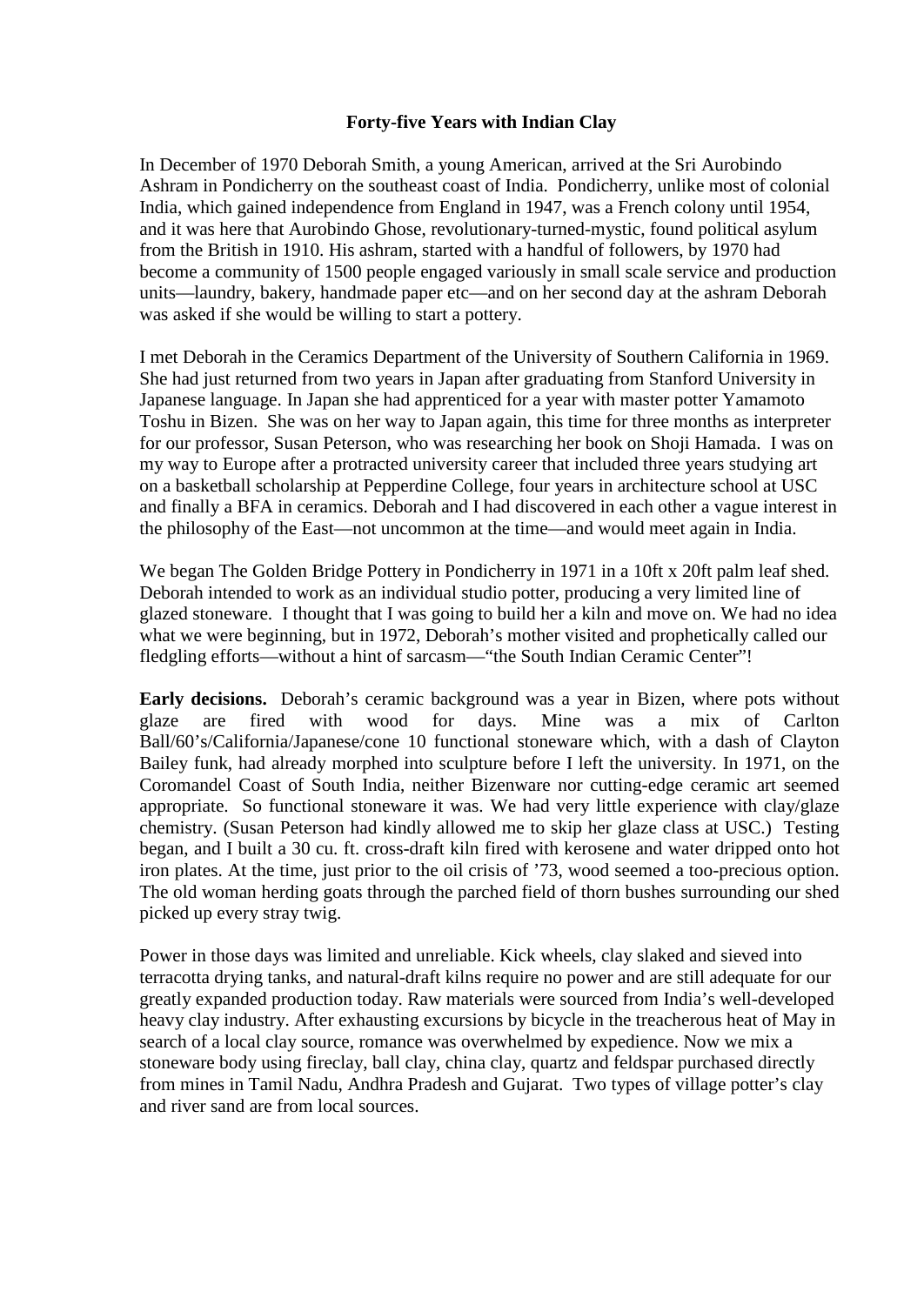For the first five years Deb and I worked together with two or three apprentices drawn from the ashram community. As apprentices moved on to establish their own studios, we decided to train young men from the adjacent village to work in the pottery.

Today, working under a sprawling complex of open, tile-roofed sheds, Deborah manages 14 workers producing a line of more than 200 functional stoneware forms on orders that are more than she can fill. She has done all the decoration of GBP ware since 1987, when I took my fired-building experiments beyond the pottery compound, and her painting has become the signature of Golden Bridge Pottery. We now fire with wood—casuarina, grown locally as a fuel crop—in a 70 cu. ft. car kiln with a Bourry fire box modified to preheat primary combustion air. A new craft tradition is emerging: 'Pondicherry Pottery.' Buyers from India and abroad now come to Pondicherry/Auroville looking for ceramic product from some 25 workshops varying in size from studio potters working alone to small-scale production units employing up to forty people, making everything from raku to porcelain. The makers range from educated Indians and Westerners to unschooled village entrepreneurs. Studio artists seek their own distinct styles, while entrepreneurs try their best to mimic Golden Bridge.

**Students.** In 1983 I opened a seven-month training course for students, thus separating teaching activity from the pottery production. We have had four to six full-time students almost every year since then—people from all over India. We are a working pottery. Students have access to highly skilled production potters at work in all parts of the process. We turn them loose into an abundant infrastructure and give enough direction to get them off the ground. Kilns are big enough to get real work into, wheels are numerous, and space is open and extensive, all providing an opportunity to get deep enough into material and process to develop something of value.

Students are encouraged to become honestly self-critical with enough confidence to start their own workshops or go anywhere in the world for further experience. We invite different approaches by bringing in other artists for workshops. Since 1997 we have hosted workshops with artists/educators from abroad, including Susan Peterson, Jane Perryman, Jim Danisch, Mike Dodd, Sandy Brown, Betty Woodman, Jeff Shapiro, Jack Troy and Tim Rowan. Though we do preach GBP standards, we do not expect students to remain stuck in a GBP aesthetic. Today our students are about as interested in making functional stoneware as the sons of Indian village potters are interested in continuing in their fathers' footsteps. Former students, now serious artists in their own right, are enriching the field of studio ceramics in India and abroad.

**Terracotta.** Palanisamy, a village potter from Pudukkottai District , is throwing thickwalled, open-bottomed earthenware jars for Lisa Henriques, a Canadian who has come to GBP to learn to make water pots in the traditional South Indian way. Lisa is struggling to paddle the thick cylindrical wall into a generous, almost perfect sphere less than a quarter inch thick.

And ironically, Palanisamy is struggling to keep his tradition alive. Deborah and I met Palanisamy twenty years ago while on a tour of southern Tamil Nadu. We were looking for makers of Tamil Nadu's monumental terracotta horses for the Madras Craft Foundation, and in Palanisamy's village we found a thriving potters' community of six families making everything from water and cooking pots, to marriage vessels and ritual animals for their local Aiyanaar shrine. Today Palanisamy runs a tea stall in his village, and the other potters, except for the month before the harvest festival in